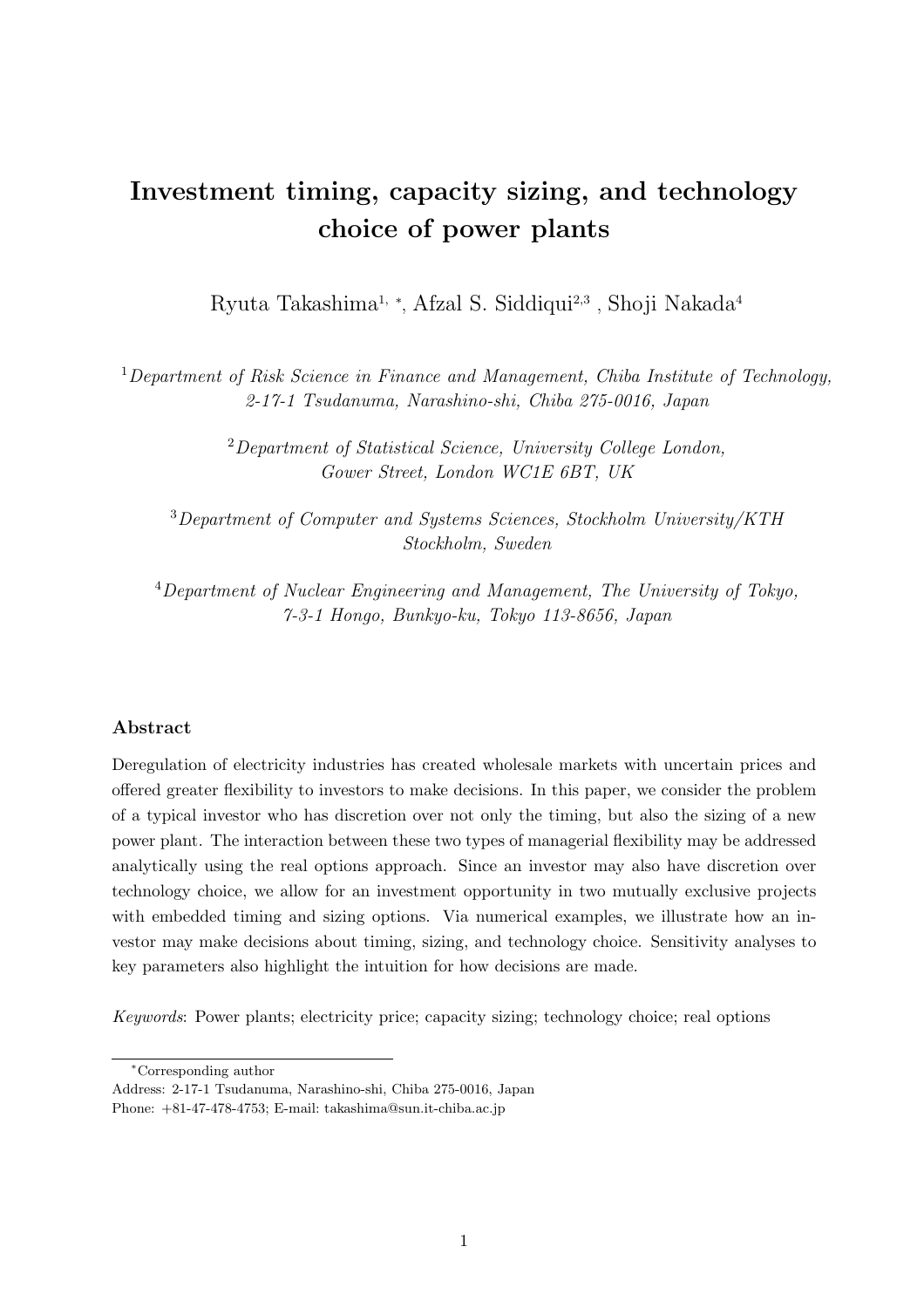#### 1 Introduction

Reform of electricity industries worldwide has been based on the premise that greater economic efficiency may be achieved if participants were allowed to make investment and operational decisions based on price signals. In particular, while the transmission sector still requires regulatory oversight due to its natural monopoly characteristics, there is no reason for the potentially competitive generation and retail sectors to be subject to state regulation (see Wilson [1]). Hence, even though the outcome of these reforms is subject to debate (see Hyman [2]), there is a greater role for markets now.

In tandem with these reforms, a variety of spot and forward markets for electricity have been set up in order to reflect its relative scarcity. Unlike in the vertically integrated paradigm, generators and retailers must account for wholesale prices when making their investment and operational decisions. These prices may be subject to great uncertainty, which makes the timing of investment and operational decisions and the role of managerial flexibility more crucial. Consequently, traditional methods, such as now-or-never net present value (NPV) and internal rate of return (IRR), may be inadequate to cope with dynamic aspects of existing electricity markets, and decision support based on real options (see Dixit and Pindyck [3] and McDonald and Siegel [4]) is one of the alternatives that has been proposed.

The amenability of the real options approach to the energy sector has been widely demonstrated at least as far back as Ekern [5]. Recent work has explored the valuation of generation and transmission assets (Deng et al. [6]), optimal operation of power plants (Tseng and Barz [7] and Deng and Oren [8]), and incentives for construction of nuclear power plants (Rothwell [9]). Modeling decision-making for investment opportunities with embedded options to abandon, expand, or switch projects after adoption is particularly relevant in the electricity industry. Towards this end, real options has been applied to problems of modularity (Gollier et al. [10], Näsäkkälä and Fleten [11], and Siddiqui and Maribu [12]), capacity sizing (Bøckman et al. [13]), and equipment replacement (Takashima et al. [14]). Furthermore, recent advances in real options theory, which address the selection of mutually exclusive projects (Décamps et al.  $[15]$ ) and the game-theoretic implications of duopolistic competition (Huisman and Kort [16]), have been applied to problems of technology choice (Fleten et al. [17] and Wickart and Madlener [18]) and strategic investment (Takashima et al. [19]).

Here, we take the perspective of a firm that has the perpetual right, but not the obligation, to invest in a power plant. After the plant is constructed, it will operate continuously for a fixed number of years before being decommissioned. During its operating lifetime, the plant will provide the firm with a profit flow related to the stochastic electricity price. We assume that the plant's operating cost is constant, and its construction cost depends on its size. Thus, the firm's problem is to determine not only when to invest, but also its plant's capacity. Furthermore, it may choose between two types of technologies, e.g., nuclear or natural gas. We illustrate how the real options method is able to provide decision support to handle the three types of managerial flexibility (timing, sizing, and technology choice) given a stochastic electricity price, which would not have been possible via traditional valuation tools.

The structure of this paper is as follows:

• Sect. 2 provides the assumptions for the model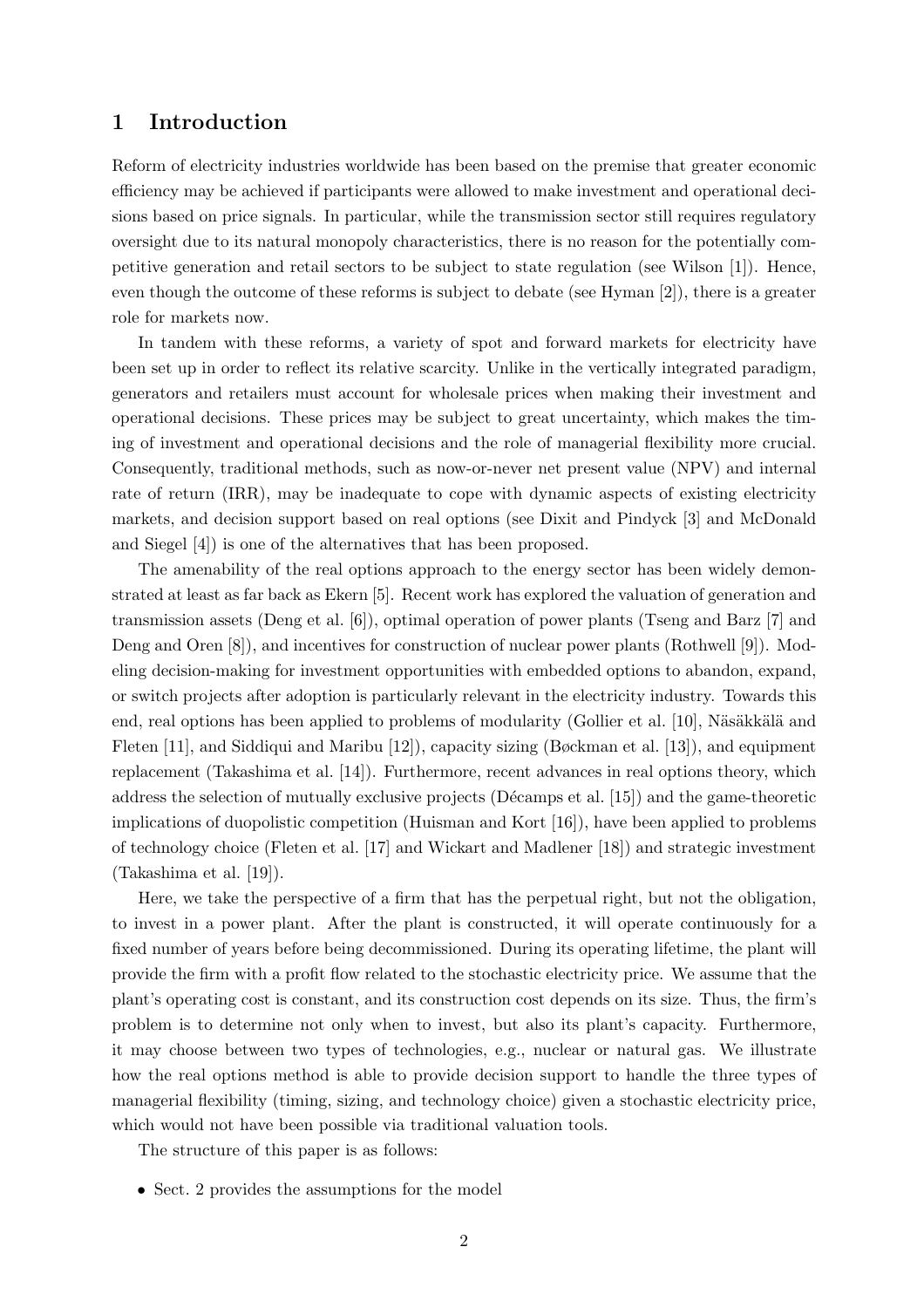- Sect. 3 introduces the basic real options model for investment under uncertainty with fixed capacity for a single technology
- Sect. 4 formulates and solves the problem with endogenous capacity sizing
- Sect. 5 extends the model to enable mutually exclusive investment in two types of technologies with discretion over timing and sizing
- Sect. 6 provides numerical examples to illustrate the concepts
- Sect. 7 summarizes the results of this paper

## 2 Model Setup

Consider a firm that starts operating a power plant of production output  $Q$  (in MWh/annum) by incurring investment cost  $I(Q)$  (in \$) that is a non-linear function of  $Q$ , i.e.,  $I(Q) = \delta Q^{\epsilon}$ , where  $\delta > 0$  and  $\epsilon > 1$ . We assume that the investment cost function is convex in output due to diminishing marginal returns. After the investment decision and the construction lead time, T (in years), instantaneous cash flow,  $\pi_t$ , is generated from the power plant over its lifetime, L (in years).

Suppose that the investment decision and the output capacity are dependent on the dynamics of the electricity price. If we assume that the firm is a price taker, i.e., its actions have no influence on the dynamics of the electricity price, then the electricity price,  $P_t$  (in \$/MWh), may be considered as exogenous. Here, we model it as evolving according to a geometric Brownian motion (GBM) process,

$$
dP_t = \mu P_t dt + \sigma P_t dW_t, \qquad P_0 = p,\tag{1}
$$

where  $\mu$  and  $\sigma$  are the risk-adjusted expected growth rate and the volatility of  $P_t$ , respectively, and  $W_t$  is a standard Brownian motion.

Consequently, the profit flow can be represented by the following equation,

$$
\pi_t \equiv \pi(P_t, Q) = (P_t - c)Q,\tag{2}
$$

where c is the operating cost (in  $\frac{1}{2}$ /MWh) that is composed of the fuel cost as well as operating and maintenance costs. If the plant has operating flexibility, then the profit flow  $\pi(P_t, Q)$ becomes zero when  $P_t < c$ . For simplicity, however, we assume that the power plant does not have operating flexibiltiy.

#### 3 Basic Model

We begin by describing the model of Gollier et al. [10] that extends the McDonald and Siegel model [4] deriving the investment timing and its option value by introducing fixed construction time and project lifetime. Suppose that the firm can determine the investment timing of a power plant with a fixed output,  $Q$ . The value of the investment opportunity is:

$$
F(p) \equiv \sup_{\tau \in \mathcal{S}} \mathbb{E}_p \left[ \int_{\tau+T}^{\tau+T+L} e^{-rt} \pi(P_t, Q) dt - e^{-r\tau} I(Q) \right],
$$
\n(3)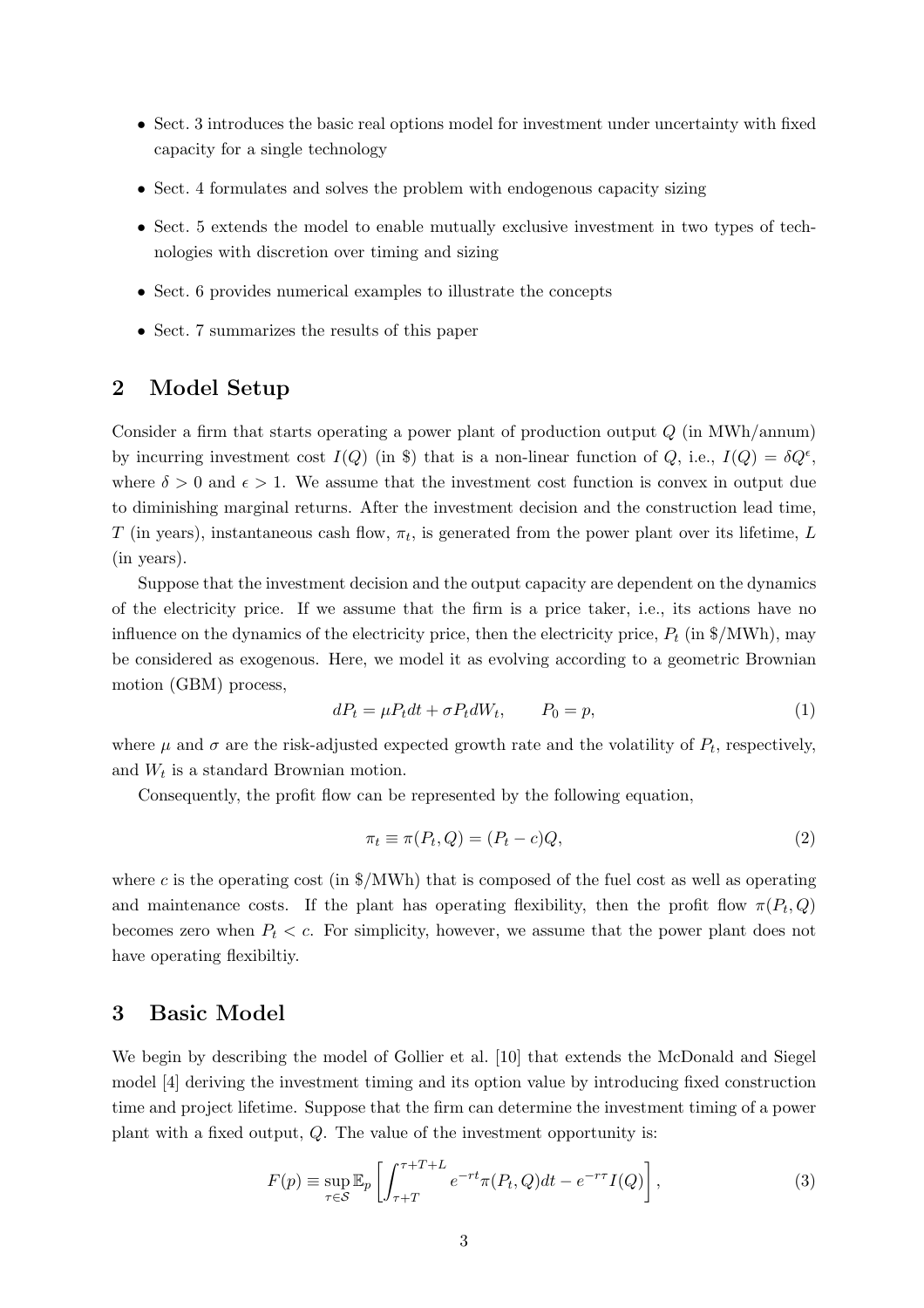where  $\tau$  is the investment time,  $\mathcal S$  is the set of stopping times of the filtration generated by the electricity price process, and  $r > 0$  is the risk-free rate. We must have  $r > \mu$  in order to ensure that the firm's value is finite for  $L \to \infty$ .

Given the investment threshold,  $P^*$ , the optimal investment time,  $\tau^*$ , has the following form:

$$
\tau^* = \inf \{ t \ge 0 \mid P_t \ge P^* \}. \tag{4}
$$

Prior to determining  $P^*$  and  $F(p)$ , we calculate the now-or-never expected NPV,  $V(p, Q)$ , of a power plant with fixed output, Q:

$$
V(p,Q) = \mathbb{E}_p \left[ \int_T^{T+L} e^{-rt} \pi(P_t, Q) dt - I(Q) \right]
$$
  
=  $K_1 \frac{Qp}{r - \mu} - K_2 \frac{cQ}{r} - \delta Q^{\epsilon},$  (5)

where  $K_1 = e^{-(r-\mu)T}(1-e^{-(r-\mu)L})$  and  $K_2 = e^{-rT}(1-e^{-rL})$ . Note that as  $T \to 0$  and  $L \to \infty$ , both  $K_1$  and  $K_2$  tend to one, i.e., we have the case of an infinitely lived power plant that is constructed with no lead time.

The value of the investment opportunity is then determined using the standard methodology as in Dixit and Pindyck [3]. In particular, this is an optimal stopping time problem, which is cast as a non-linear maximization problem using the conditional expectation of the stochastic discount factor,  $\mathbb{E}_p[e^{-r\tau}]$ , and applying the strong Markov property of the GBM process along with the law of iterated expectations:

$$
F(p) = \sup_{\tau \in S} \mathbb{E}_p \left[ e^{-r\tau} V(P_\tau, Q) \right]
$$
  
= 
$$
\max_{P^* \ge p} \left( \frac{p}{P^*} \right)^{\beta_1} V(P^*, Q),
$$
 (6)

where  $\beta_1 > 1$  is the positive root of the characteristic equation  $\frac{1}{2}\sigma^2\beta(\beta-1) + \mu\beta - r = 0$ . The optimal investment threshold after taking the first-order necessary condition is:

$$
P^* = \frac{\beta_1}{\beta_1 - 1} \frac{r - \mu}{K_1} \left( \frac{cK_2}{r} + \delta Q^{\epsilon - 1} \right)
$$
 (7)

By contrast, the now-or-never investment threshold price is  $P^{NN} = \frac{r-\mu}{K_1}$  $K_1$  $\left(\frac{cK_2}{r} + \delta Q^{\epsilon - 1}\right) < P^*,$ i.e., having the deferral option provides a value to waiting, which then increases the opportunity cost of investing.

#### 4 Investment Timing and Sizing

In this section, following Dangl  $[20]$ <sup>1</sup>, we develop a model for analyzing not only the investment timing, but also the plant sizing. The value of the investment opportunity is now:

$$
F(p) = \sup_{\tau \in S, Q \ge 0} \mathbb{E}_p \left[ \int_{\tau+T}^{\tau+T+L} e^{-rt} \pi(P_t, Q) dt - e^{-r\tau} I(Q) \right]
$$
  
= 
$$
\sup_{\tau \in S} \mathbb{E}_p \left[ e^{-r\tau} V(P_\tau, Q^*(P_\tau)) \right]
$$
  
= 
$$
\max_{P^* \ge p} \left( \frac{p}{P^*} \right)^{\beta_1} V(P^*, Q^*(P^*))
$$
 (8)

<sup>1</sup>Although Dangl [20] considers the investment timing and the plant sizing with operational flexibility, as described previously, in this paper we assume that the power plant does not have such discretion.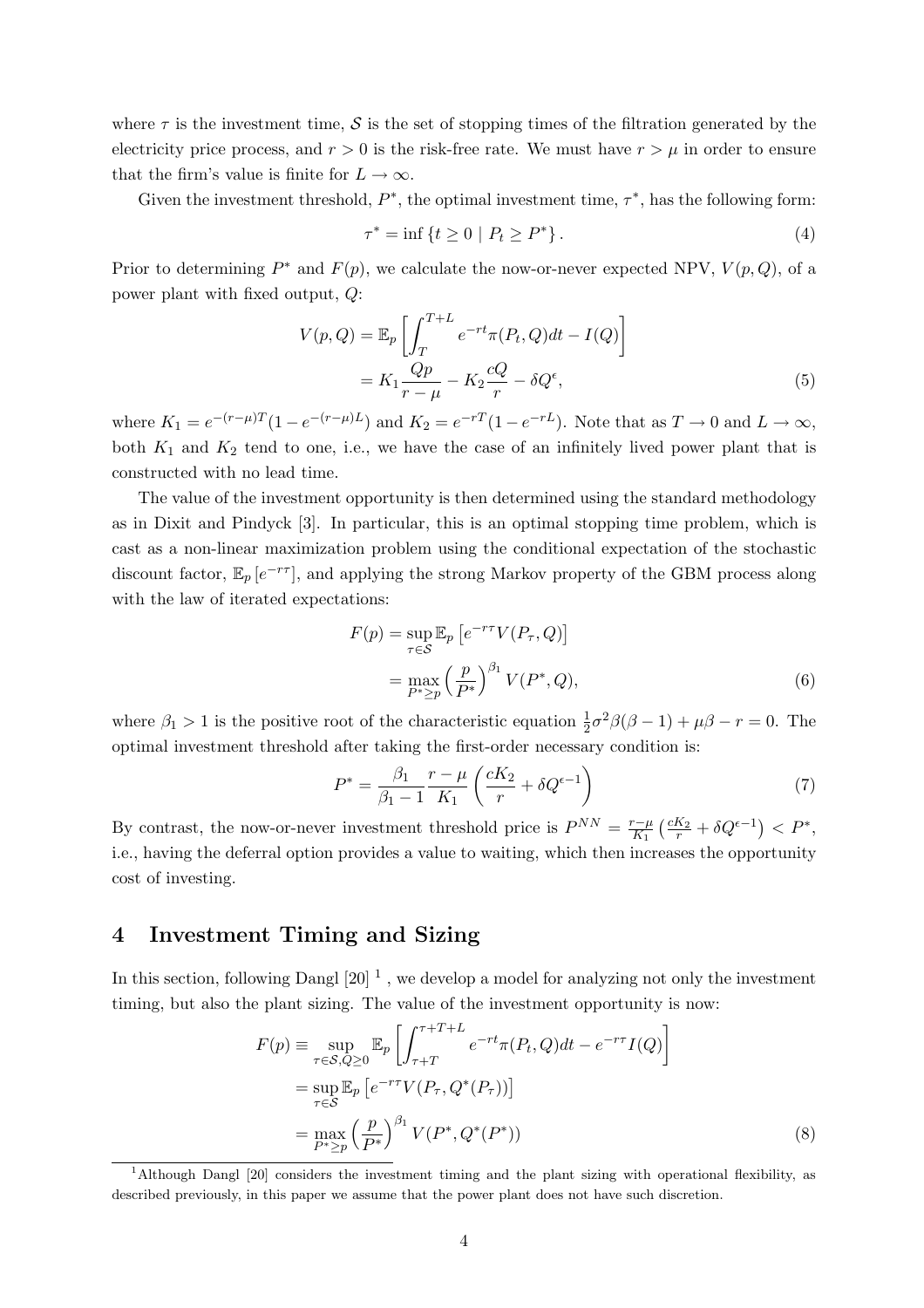Here, the firm first optimizes the plant's productive capacity,  $Q^*(p)$ , before deciding on investment timing. Thus, the optimal size of the plant for any  $p$  is:

$$
Q^*(p) = \arg \max_{Q \ge 0} K_1 \frac{Qp}{r - \mu} - K_2 \frac{cQ}{r} - \delta Q^{\epsilon}
$$

$$
= \left[ \frac{1}{\delta \epsilon} \max \left( \frac{K_1 p}{r - \mu} - \frac{K_2 c}{r}, 0 \right) \right]^{\frac{1}{\epsilon - 1}}
$$
(9)

When we substitute the optimal size of the plant for any  $p$ , Eq.  $(9)$ , back into the now-or-never expected NPV, Eq. 5, we obtain the maximized now-or-never expected NPV:

$$
V^*(p) \equiv V(p, Q^*(p))
$$
  
=  $\left(\frac{1}{\delta \epsilon}\right)^{\frac{1}{\epsilon - 1}} \left(\frac{\epsilon - 1}{\epsilon}\right) \left[\max\left(\frac{K_1 p}{r - \mu} - \frac{K_2 c}{r}, 0\right)\right]^{\frac{\epsilon}{\epsilon - 1}}$  (10)

Inserting Eq. (10) into Eq. (8), we are now able to solve the investment timing problem with endogenous capacity sizing:

$$
F(p) = \max_{P^* \ge p} \left(\frac{p}{P^*}\right)^{\beta_1} V^*(P^*)
$$
\n(11)

Taking the first-order necessary condition as before and solving for  $P^*$  and  $Q^* \equiv Q(P^*)$ , we obtain the following:

$$
P^* = \frac{\beta_1(\epsilon - 1)}{\beta_1(\epsilon - 1) - \epsilon}(r - \mu)\frac{K_2 c}{K_1 r}
$$
\n(12)

$$
Q^* = \left(\frac{1}{\delta \epsilon}\right)^{\frac{1}{\epsilon - 1}} \left[\frac{K_2 c \epsilon}{r(\beta_1(\epsilon - 1) - \epsilon)}\right]^{\frac{1}{\epsilon - 1}}\tag{13}
$$

We must have  $\beta_1(\epsilon-1)-\epsilon>0$  to ensure that that  $P^*$  and  $Q^*$  are non-negative. However, if  $p > P^*$ , then it is optimal to invest immediately and to construct a plant of size greater than Q<sup>∗</sup> . In particular, Eq. (9) would be used to determine the optimal capacity.

## 5 Technology Choice

We now consider the full investment problem in which the firm also has a choice of two technologies for power plants: the first type is capital intensive, but with low operating costs, while the second one has low capital, but high operating, costs. Thus, the first technology may be thought of as nuclear power, while the second one may be based on natural gas combined-cycle combustion. In order to make the tradeoff relevant, we have  $c_N < c_G$  and  $\delta_N > \delta_G$ . Other aspects of both projects remain identical, i.e., both types of power plants face the same price shocks, construction lead times, and operating lifetimes. We follow the framework of [15] in order to analyze this problem of mutually exclusive investment in two projects. Unlike [15], we also have the issue of endogenous capacity sizing in addition to investment timing and technology choice.

Formally, the value of investment opportunity here is:

$$
F(p) \equiv \sup_{\tau \in S, Q \ge 0} \mathbb{E}_p \Big[ \mathbf{1}_{\{\tau_N \le \tau_G\}} e^{-r\tau_N} V_N(P_{\tau_N}, Q_N^*(P_{\tau_N})) + \mathbf{1}_{\{\tau_N > \tau_G\}} e^{-r\tau_G} V_G(P_{\tau_G}, Q_G^*(P_{\tau_G})) \Big],
$$
\n(14)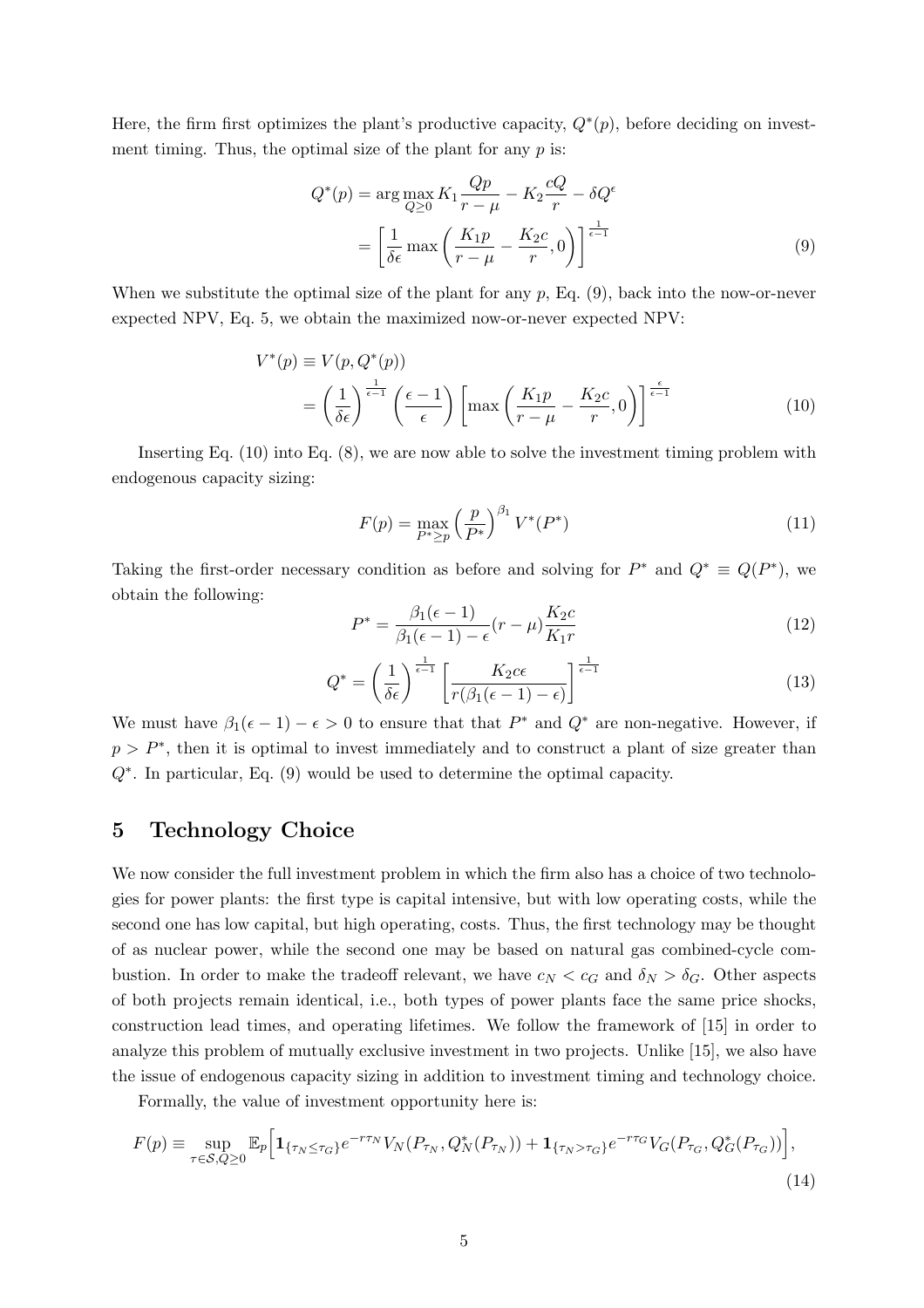where  $\mathbf{1}_{\{.\}}$  is the indicator function,  $\tau_i$ ,  $i = N, G$ , is the investment time of technology i in the case where the firm has two alternative plants, and  $\tau$  is the investment time of a plant for either technology, i.e.,

$$
\tau = \min \{ \tau_N, \tau_G \}. \tag{15}
$$

In order to solve this problem, we first let  $\tilde{P}$  be the indifference price between the two projects, i.e.,  $V_N^*(\tilde{P}) = V_G^*(\tilde{P})$ . Next, we note that if the nuclear power plant has a higher maximized expected NPV than the one for the natural gas plant for some  $p < \tilde{P}$ , then the option value for the entire investment opportunity,  $F(p)$ , may be dichotomous. The procedure for checking it is as follows:

1. If 
$$
F_G(p) > F_N(p)
$$
, then  $F(p) = F_G(p)$ ;

2. Else 
$$
F(p) = F_N(p)
$$
 for  $0 \le p < P_N^*$  and  $F(p) = D_1 p^{\beta_1} + D_2 p^{\beta_2}$  for  $P_L^* < p < P_R^*$ 

In the first case, it is optimal to skip the nuclear power plant and focus on the gas one. Consequently, the option value is simply the value of the opportunity to invest in the gas power plant. By contrast, in the second case, it may be optimal to invest in the nuclear power plant for  $P_N^* \leq p \leq P_L^*$ . Thus, the option value is dichotomous: there is a lower waiting region for the opportunity to invest only in the nuclear power plant should the price increase sufficiently as well as an upper waiting region around the indifference price in which it may be optimal to invest in either technology. This latter waiting region for  $P_L^* < p < P_R^*$  has an option value that reflects the opportunity to invest in either gas or nuclear power plants via  $D_1 p^{\beta_1}$  and  $D_2 p^{\beta_2}$ , respectively, where  $\beta_2$  is the negative root of  $\frac{1}{2}\sigma^2\beta(\beta-1)+\mu\beta-r=0$ , and  $D_1$  and  $D_2$  are both positive endogenous constants.

The investment threshold prices,  $P_L^*$  and  $P_R^*$ , along with endogenous constants,  $D_1$  and  $D_2$ , are determined via the following value-matching and smooth-pasting conditions:

$$
F(P_L^*) = V_N^*(P_L^*)\tag{16}
$$

$$
F'(P_L^*) = V_N'^*(P_L^*)
$$
\n(17)

$$
F(P_R^*) = V_G^*(P_R^*)
$$
\n(18)

$$
F'(P_R^*) = V_G'^*(P_R^*)
$$
\n(19)

Since these four equations are highly non-linear, it is not possible to find an analytical solution to the system. However, numerical solutions may be obtained for specific parameters as we illustrate in the next section. Upon solving for the optimal investment and waiting regions, the capacity size is then scaled accordingly.

#### 6 Numerical Examples

We use the following parameter values for our numerical examples:

- $r = 0.10$
- $\mu = 0.01$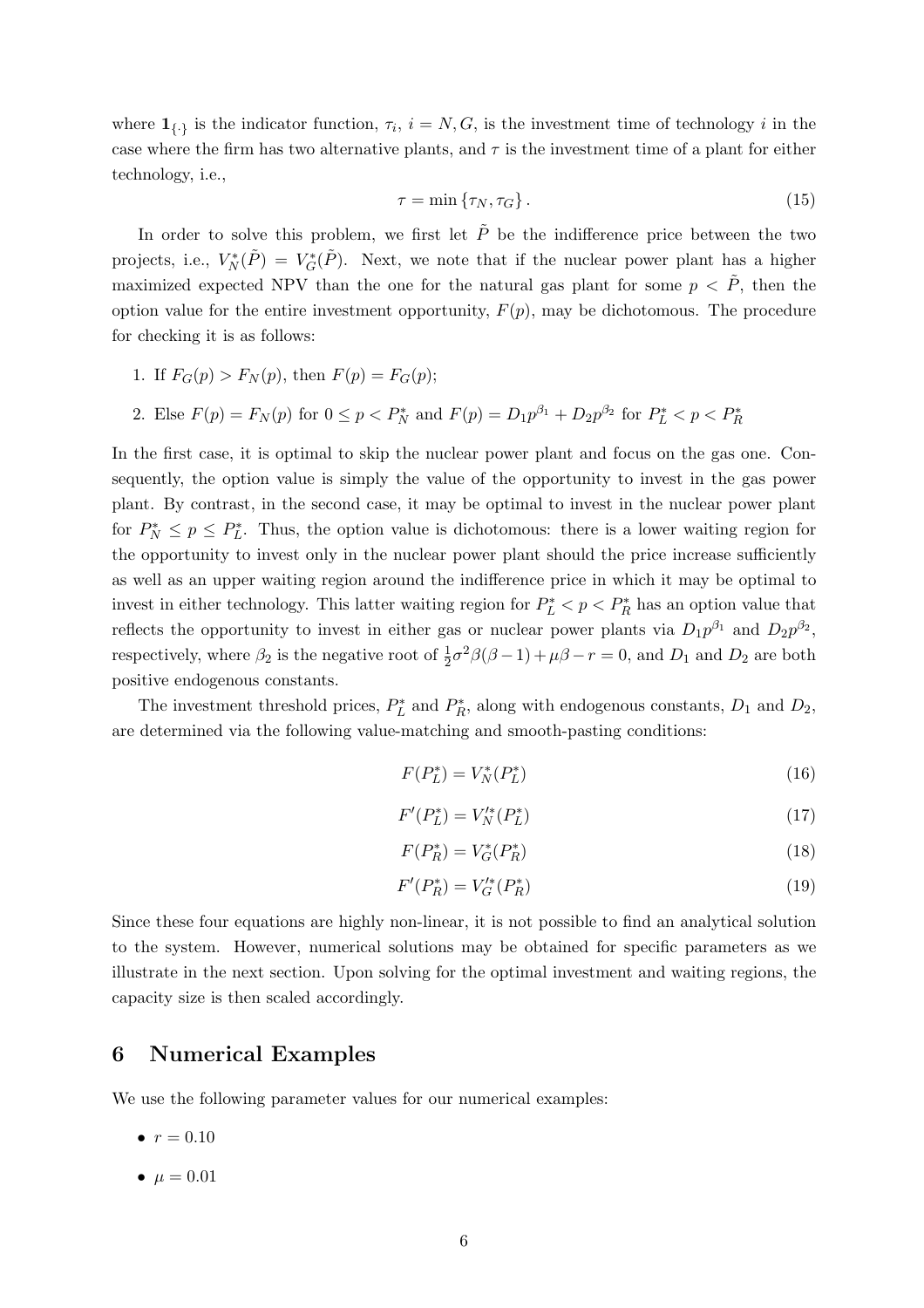- $P_0 = 25$  (\$/MWh)
- $c_N = 20 \text{ ($\frac{6}{\text{MWh}}$)}$
- $c_G = 40 \text{ ($\,\$/MWh)}$
- $T = 2$  (years)
- $L = 40$  (years)
- $\bullet \epsilon = 2$
- $\delta_N = 4.17 \times 10^{-5} \text{ ($\frac{\$}{MWh^2}$)}$
- $\delta_G = 2.09 \times 10^{-5} \text{ (NWh}^2)$
- $Q = 8760 \times 500 = 4380000$  (MWh)

The  $\delta_N$  and  $\delta_G$  parameters are calibrated so that a nuclear plant of 500 MW capacity has an investment cost of \$800 million based on a reported cost of \$1500/kW in [9]. A gas-fired power plant of the same capacity is assumed to be half as expensive to build. In addition, we assume a base value of  $\sigma = 0.20$ , but allow it to vary in order to perform sensitivity analyses.

When a mutually exclusive investment opportunity in the two projects is considered, the value of the option to invest is dichotomous around the indifference price,  $\tilde{P} = 78.60$ , at a relatively low level of uncertainty. In this example, it is the case that  $F_N(P_0) > F_G(P_0)$  for  $\sigma$  < 0.152, which leads to the situation in Fig. 1. For an initial electricity price of \$25/MWh, this implies that it is optimal to wait until the electricity price hits a level of  $P_N^* = 52.13$  before investing in a nuclear power plant of capacity 424 MW (as determined via Eq. (13)). In fact, for electricity prices between \$52.13/MWh and \$56.80/MWh, it is optimal to invest immediately in a nuclear power plant with capacity that is scaled to maximize the NPV (as determined



Figure 1: Maximized expected NPV and option value of a mutually exclusive investment opportunity in nuclear and gas power plants with optimal capacities ( $\sigma = 0.15$ )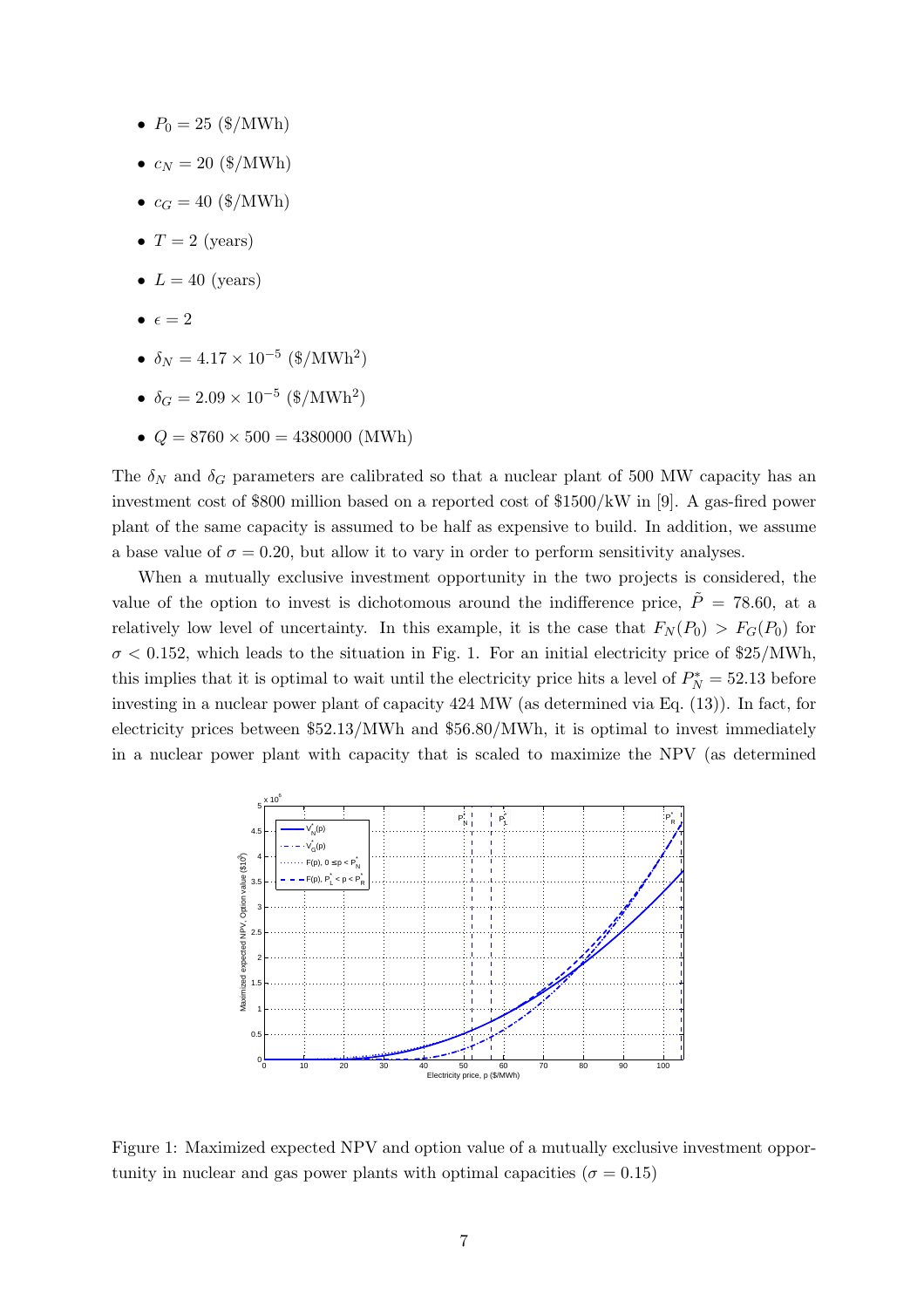

Figure 2: Maximized expected NPV and option value of a mutually exclusive investment opportunity in nuclear and gas power plants with optimal capacities ( $\sigma = 0.20$ )

via Eq. (9)), i.e., it is optimal to construct an even larger plant. However, for an initial price in the range  $P_L^* = $56.80/\text{MWh}$  to  $P_R^* = $104.49$ , it is optimal to wait: if the electricity price drops (rises) to the lower (upper) threshold, then it is optimal to invest immediately in a nuclear (gas) power plant. In the latter case, a gas-fired power plant of capacity 1702 MW is constructed, where the optimal size is determined via Eq. (9). Finally, it should be noted that  $P_R^* > P_G^* = $104.27$ , i.e., it is optimal to delay investment in the gas-fired power plant longer when the mutually exclusive option to proceed with nuclear is also considered. Intuitively, the inclusion of a second possible project increases the value of the entire investment opportunity, but it also makes investment in any specific technology less likely. For example,  $F(P) = $1.957$ billion, which is greater than  $F_G(\tilde{P}) = \$1.952$  billion by \$4.88 million, i.e., a difference of 0.25%.

As uncertainty increases, however, the immediate investment region in the nuclear technology shrinks until for  $\sigma > 0.152$  it disappears completely. In fact, for volatility estimates greater than 0.152, the value of the option to invest in the gas technology dominates the one for the nuclear technology. Thus, it is preferable to skip the nuclear technology and consider only the option to invest in the gas one. Fig. 2 illustrates the maximized expected NPV and option value curves for  $\sigma = 0.20$ . Since  $F_N(P_0) = \$104$  million and  $F_G(P_0) = \$146$  million, the value of the mutually exclusive option to invest is simply the value of the option to invest in the gas technology, i.e.,  $F(p) = F<sub>G</sub>(p)$ . As in the model for analyzing the investment timing and the plant sizing, we wait until the electricity price is  $$178.07/MWh$  before investing in a gas-fired power plant of capacity 3520 MW. Of course, if the initial price were higher than this threshold,  $P_G^*$ , then we would invest immediately in a larger power plant, which would be scaled using Eq. (9). Finally, Fig. 3 traces the effect of varying the volatility parameter on investment threshold prices and technology choices. The dichotomous waiting region appears only for low levels of uncertainty.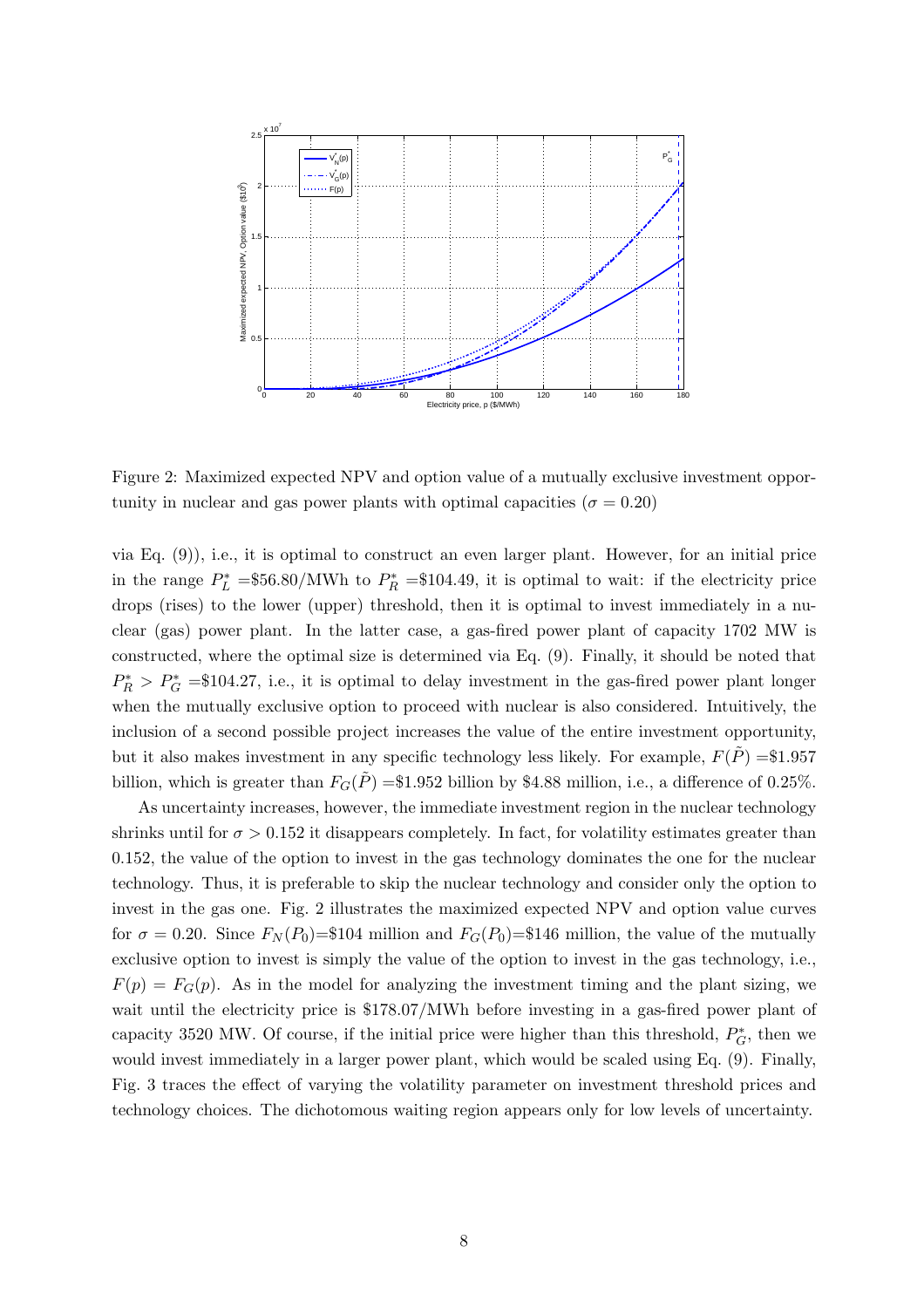

Figure 3: Investment threshold prices as a function of volatility with endogenous capacity sizing and mutually exclusive investment

# 7 Conclusions

Due to the ongoing deregulation of the electricity industry, investors in generation and transmission assets have more flexibility over their decisions. Such flexibility can encompass timing, sizing, and technology choice, to name a few. Under the regulated paradigm, relatively stable energy prices made such flexibility nearly obsolete as most investment opportunities could be appraised via the standard NPV approach. Uncertain prices, however, provide an incentive to defer decisions in order to receive more information especially when there is additional flexibility in the form of capacity sizing and technology choice.

In this paper, we have developed an analytical model to value to option to invest in mutually exclusive generation technologies when there exists flexibility over timing and sizing. We note first that due to the value of waiting, investment using the real options approach occurs later than via the now-or-never NPV one. Second, uncertainty affects not only the timing of investment, but also its scale, i.e., investors try to maximize their expected profit by waiting longer and building larger plants. Finally, consideration of mutually exclusive projects increases the option value of the entire investment opportunity while deferring adoption of any particular technology. Indeed, in a situation with a relatively low level of uncertainty, the investor may not be able to rule out the technology that performs better under relatively low long-term electricity prices, e.g., nuclear in our case, and, thus, has the additional incentive to wait longer.

## References

- [1] Wilson RB (1998) Architecture of power markets. Econometrica 70:1299–1340
- [2] Hyman LS (2009) Restructuring electricity policy and financial models. Energy Economics, forthcoming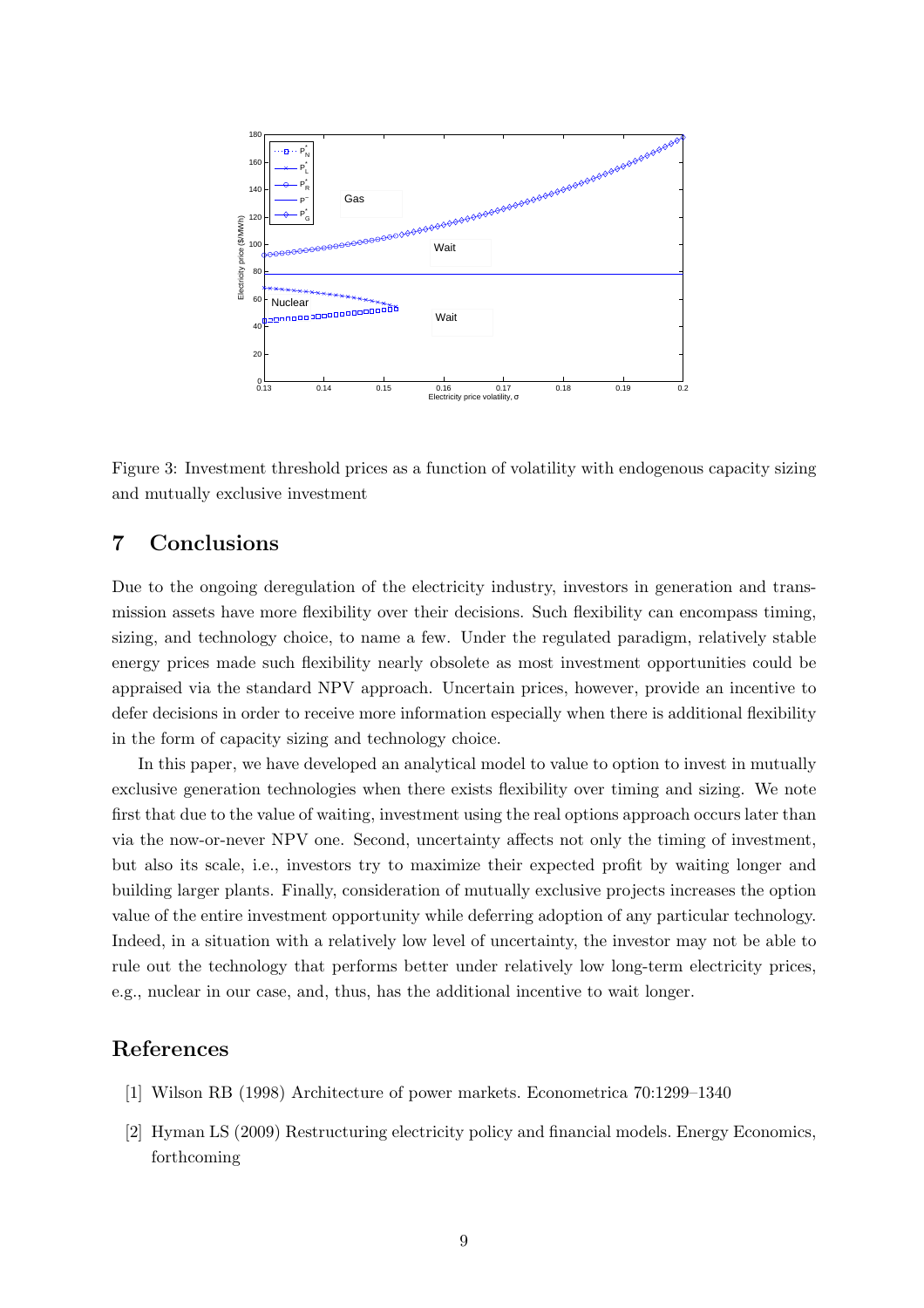- [3] Dixit AK, Pindyck RS (1994) Investment under uncertainty. Princeton University Press, Princeton, NJ, USA
- [4] McDonald R, Siegel D (1986) The value of waiting to invest. Quarterly Journal of Economics 101:707–727
- [5] Ekern S (1988) An option pricing approach to evaluating petroleum projects. Energy Economics 10:91–99
- [6] Deng S-J, Johnson B, Sogomonian A (2001) Exotic electricity options and the valuation of electricity and generation assets. Decision Support Systems 30:383–392
- [7] Tseng C-L, Barz G (2002) Short-term generation asset valuation: a real options approach. Operations Research 50:297–310
- [8] Deng S-J, Oren SS (2003) Incorporating operational characteristics and startup costs in option-based valuation of power generation capacity. Probability in the Engineering and Informational Sciences 17:155–181
- [9] Rothwell G (2006) A real options approach to evaluating new nuclear power plants. The Energy Journal 27:37–53
- [10] Gollier C, Proult D, Thais F, Walgenwitz G (2005) Choice of nuclear power investments under price uncertainty: Valuing modularity. Energy Economics 27:667–685
- [11] Näsäkkälä E, Fleten S-E (2005) Flexibility and technology choice in gas fired power plant investments. Review of Financial Economics 14:371–393
- [12] Siddiqui AS, Maribu K (2009) Investment and upgrade in distributed generation under uncertainty. Energy Economics 31:25–37
- [13] Bøckman T, Fleten S-E, Juliussen E, Langhammer H, Revdal J (2008) Investment timing and optimal capacity choice for small hydropower projects. European Journal of Operational Research 190:255–267
- [14] Takashima R, Naito Y, Kimura H, Madarame H (2007) Decommissioning and equipment replacement of nuclear power plants under uncertainty. Journal of Nuclear Science and Technology 44:1347–1355
- [15] D´ecamps J-P, Mariotti T, Villeneuve S (2006) Irreversible investment in alternative projects. Economic Theory 28:425–448
- [16] Huisman KJM, Kort PM (2003) Strategic investment in technological innovations. European Journal of Operational Research 144:209–233
- [17] Fleten S-E, Maribu KM, Wangensteen I (2007) Optimal investment strategies in decentralized renewable power generation under uncertainty. Energy 32:803–815
- [18] Wickart M, Madlener R (2007) Optimal technology choice and investment timing: A stochastic model of industrial cogeneration vs. heat-only production. Energy Economics 29:934–952